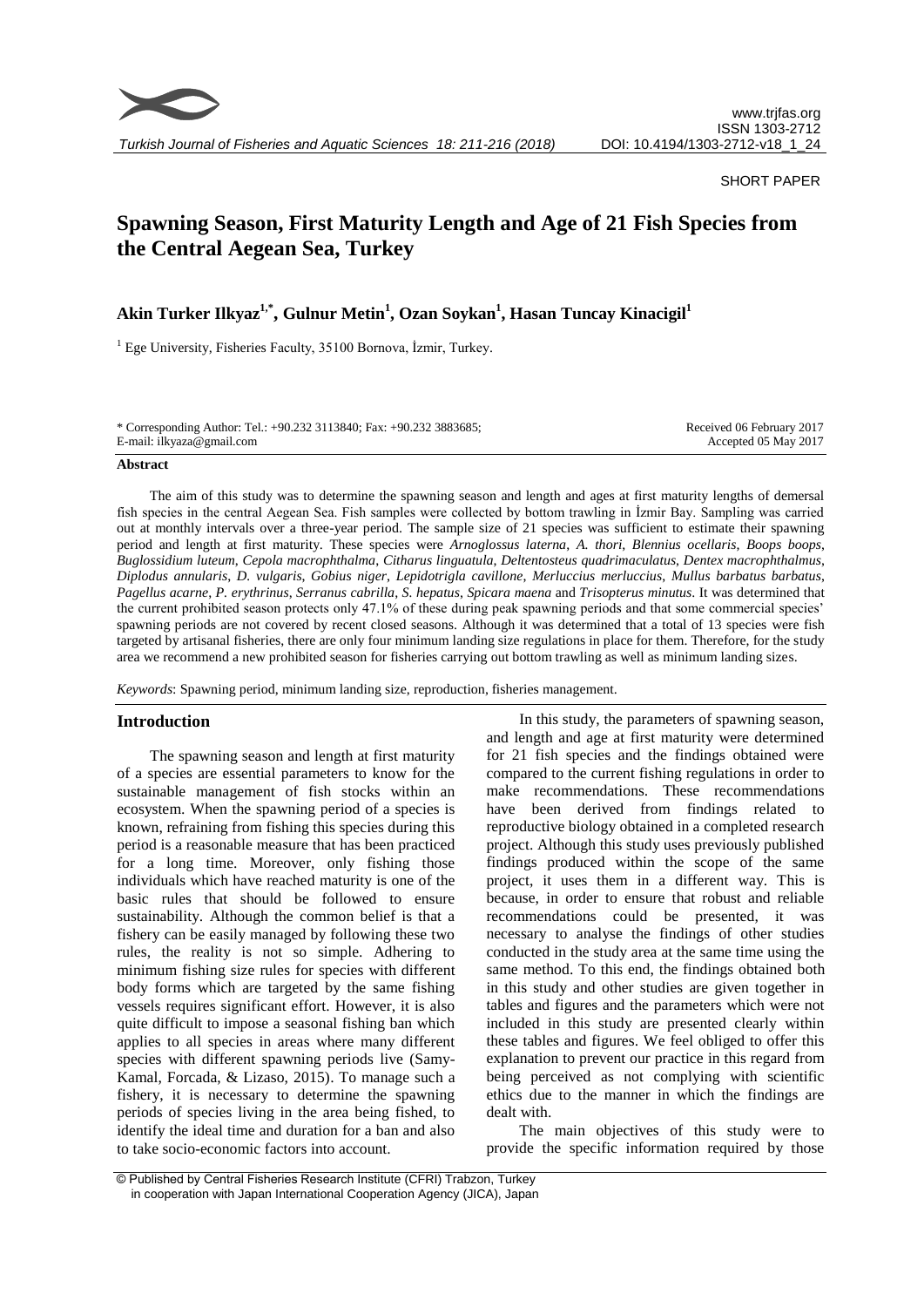who manage and regulate fisheries and to contribute to the regulation of fisheries by designing approaches based on this information.

## **Materials and Methods**

Fish samples were collected from İzmir Bay (corner coordinates: 38º40'N 26º31'E and 38º02'N 26º08'E) by the research vessel EGESÜF. The sampling gear was a demersal trawl and the sampling period was at monthly intervals from July 2004 to June 2007. The trawl cod-end was knotless diamond shaped meshes made of polyamide material (PA) with 22 mm stretched mesh size netting in order to capture smaller individuals. The samplings were conducted in sandy and muddy bottoms between 30 and 70 m depth contours.

The samples collected were transported to the laboratory in cold storage for further analyses. The total length (*TL*) of each individual was measured in the natural body position and recorded with 1 mm precision. Total weight (*W*) and gonad weight (*Wg*) were measured to the nearest 0.01 g, and the sexes were recorded.

Determination of sexes and maturity stages were carried out by macroscopic inspection of the gonads to assess whether individuals were female, male, hermaphroditic or immature. Maturity stages were classified into five categories: I: immature; II: resting; III: developing; IV: ripe; and V: spent (Gunderson, 1993). Sagittal otolith pairs were removed, cleaned and stored in dry containers inside microplates or Eppendorf tubes. Age determination was performed using a stereoscopic zoom microscope under reflected light against a black background. Depending on their physical and chemical condition, some otoliths were prepared for age readings by profiling, rubbing and polishing (Metin & Kınacıgil, 2001) and estimations of age were made by at least two experienced independent researchers.

The species' spawning periods were determined based on monthly variations of the gonadosomatic index (GSI);

$$
GSI = \frac{W_g}{W - W_g} \times 100
$$

where  $W_g$  is the gonad weight (g), *W* is the total weight (g) of the fish (Ricker, 1975). Spawning intensity was separated into three categories, "absent", "low" and "peak", from the GSI graphics.

Coverage rate values, which show the appropriateness of specific closed seasons for a given species, were found by calculating to what degree these seasons covered the species period of peak spawning. Additionally, the coverage rate of these seasons was calculated for all species and the relevant findings are presented in diagrammatic form.

Four different curve models were used for

estimating the species' length at first maturity  $(L_m)$ ; that of half of the samples was determined as mature (İlkyaz, Metin, & Kınacıgil, 1998). The LogLog equations;

$$
r(l) = \exp(-\exp-(a+b \times l))
$$

$$
L_m = \frac{-\ln(-\ln(0.5)) - a}{b}
$$

the CLogLog equations;

$$
r(l) = 1 - \exp(-\exp(a+b \times l))
$$

$$
L_m = \frac{\ln(-\ln(0.5)) - a}{b}
$$

the Logit and the Probit equations;

$$
r(l) = \left(\frac{\exp(a+b \times l)}{1+\exp(a+b \times l)}\right)
$$
 and  

$$
r(l) = \Phi(a+b \times l)
$$
  

$$
L_m = \frac{-a}{b}
$$

where  $r(l)$  is the proportion of mature individuals in each length class (%), *a* is intercept, *b* is slope, *l* is the fish total length (cm) and  $L_m$  is the mean total length at sexual maturity (50%, cm), were used. The degree of association between total length and percentage of variables in mature individual was calculated by the determination coefficient  $(R^2)$ , and this value was used to select the best model for the species.

The economic values of the species were determined from fishery statistics (TUIK, 2014) and their presence in the fish market.

#### **Results and Discussion**

Although a total of 90 fish species were sampled in the study period, only the sample sizes of 21 species were suitable for estimating the spawning period and length at first maturity. From these 21 species, a total of 33153 individuals were used for further analyses. The sampling length range is important for determining the accuracy of the parameters. It is required that the samples cover all the different lengths found in the groups, from the smallest to the largest (Trippel & Harvey, 1991).

In the current study, the length at first maturity and age were estimated for both sexes. It is usual to find a size difference between the sexes, which changes from species to species, and is related to the species' life, history and reproductive biology (Darwin, 1871; Ghiselin, 1974; Shine, 1989). In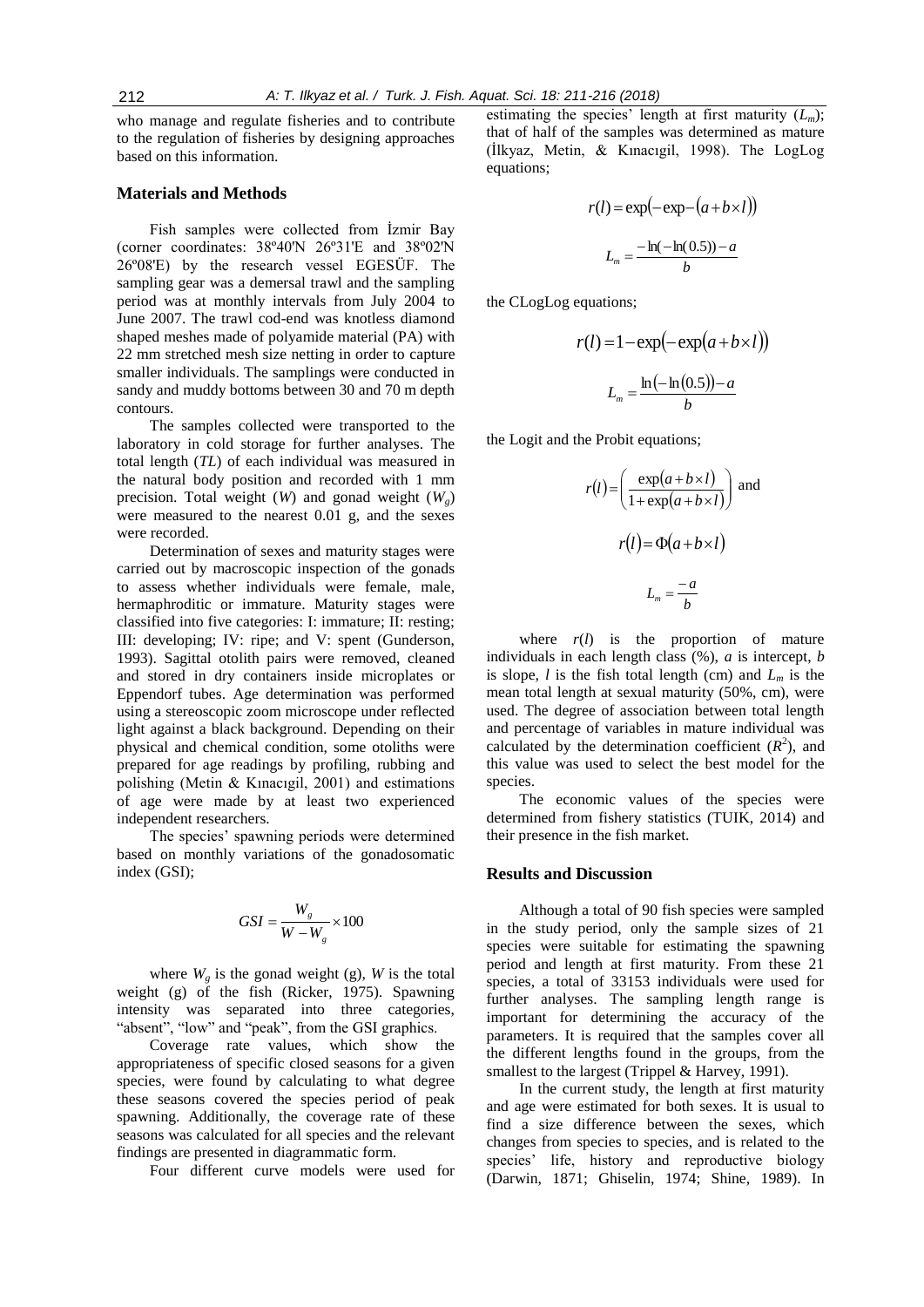addition, hermaphroditism is well known in the marine fish, especially in the Sparidae family, and also in the Serranidae family (Mitcheson & Liu, 2008) that together made up nearly half of the species in the present study. It was determined that common pandora (*P. erythrinus*) (Metin, İlkyaz, Soykan, & Kınacıgil, 2011b), European hake (*M. merluccius*) (Soykan, İlkyaz, Metin, & Kınacıgil, 2015a) and blotched picarel (*S. maena*) (Soykan, İlkyaz, Metin, & Kınacıgil, 2010) males reached first maturity at a greater length than females. Therefore, the suggested minimum landing sizes considered which sex had the greater length, because of the need to allow reproductive activity.

On the other hand, for comber's (*Serranus cabrilla*) and brown comber's (*Serranus hepatus*) (Soykan, İlkyaz, Metin, & Kınacıgil, 2013) the lengths and ages at first maturity of the male could not be determined because of an insufficient sample of males in these protogynous hermaphroditic fish species. Furthermore, for bogue's (*Boops boops*) (Soykan, İlkyaz, Metin, & Kınacıgil, 2015b), the length and age at first maturity of the males could also not be determined because of an insufficient sample size and range of sampling length. Accordingly, minimum landing sizes were not suggested for these three species.

The age at first maturity of 18 species varied between I and IV. The most common age was II with 11 species (61.1%); three species were at ages I and III (16.7%) and only one species was at age IV (5.6%). This age distribution shows that the situation is relatively good for Turkish deep trawl fisheries, because when the ages at first maturity are much higher the effective management of fisheries is, in theory, much more difficult (King, 2007). In other words, the minimum time required to observe the positive or negative effects of any new regulation regarding stocks is one or two generations and the shorter this time is, the less time it will take to determine which regulations are useful and will best contribute to the formation of a good model for fisheries.

It was determined that four species were of low commercial value (19.0%), three species were of midcommercial value (14.3%), six species were of highcommercial value (28.6%) and eight species were discards (38.1%). Recommendations for the minimum landing size for 18 species were given whether these were of commercial value or not. Although it was determined that a total of 13 species were commercial, only four minimum landing size regulations were found for them (MFALT, 2016). While one regulation conformed to our findings, that for red mullet (*Mullus barbatus barbatus*), the others did not; these were the regulations for European hake (*Merluccius merluccius*) (Soykan *et al*., 2015a) and common pandora (*Pagellus erythrinus*) (Metin *et al*., 2011b). For these two species, we recommend a total length of 26 cm and 17 cm respectively as the

minimum landing sizes. On the other hand, the minimum landing size in the regulation for the common two-banded seabream (*Diplodus vulgaris*) (Soykan *et al*., 2015b) was greater than in our recommendation. Although some of the species were commercial and target species for artisanal fisheries, there were no minimum landing size regulations. In view of this, we recommend a size of 13 cm for blotched picarel (*Spicara maena*) (Soykan *et al*., 2010), 12 cm for large-eye dentex (*Dentex macrophthalmus*) (Soykan *et al*., 2015b), 15 cm for axillary seabream (*Pagellus acarne*) (Soykan *et al*., 2015b), and 14 cm total length for poor cod (*Trisopterus minutus*). Our findings were acceptable for the study area due to its abiotic environmental features, and the regulations are valid for all sea areas around Turkey, which do themselves differ slightly (Table 1).

Figure 1 shows the monthly variation of gonad sizes (gonadosomatic index (GSI, %)) for the females and males of 21 fish species. On the other hand, comber (*Serranus cabrilla*) and brown comber's (*Serranus hepatus*) (Soykan *et al*., 2013) GSI resulted in female members only because of the insufficient sample size of males (Figure 1, r and s). All fish species' GSI pattern was specific and most of them were different from the others. Because of this, it is difficult to find a prohibited season that would be suitable for all fish species. Figure 2 demonstrates the monthly peak (dark grey boxes) and low (light grey boxes) spawning periods of the species, and the current prohibited season (black box and straight line) in brief. Considering the peak spawning periods (dark grey boxes only), the current prohibited period (15 April to 31 August) fully covers the spawning periods of three species (*A. laterna*, *P. erythrinus* and *S. hepatus*); however, it does not cover those of five species (*B. boops*, *C. linguatula*, *D. quadrimaculatus*, *D. vulgaris* and *T. minutus*) at all, and, finally, it only partially covers those of the other 13 species. In economic terms, among the commercial species only *P. erythrinus* is fully covered, while *B. boops*, *D. vulgaris* and *T. minutus* are not covered at all by the prohibited period. Additionally, the second y axis of Figure 2 shows the coverage rate of the current and suggested prohibited season, according to periods of peak spawning observed. Consequently, the current four and a half month prohibited season protects only 47.1% of the peak spawning periods.

We recommend that bottom trawl gears be prohibited from 1 March to 15 July. This period of four and a half months will completely cover eight species (*B. luteum*, *D. annularis*, *G. niger*, *M. merluccius*, *M. barbatus barbatus*, *P. erythrinus*, *S. cabrilla* and *S. maena*), five of which are economically important. However, the suggested time period will not protect three species (*C. linguatula*, *D. quadrimaculatus* and *D. vulgaris*) and will only partially cover the other 10 species. Nevertheless, the suggested prohibited season will protect 60.0% of the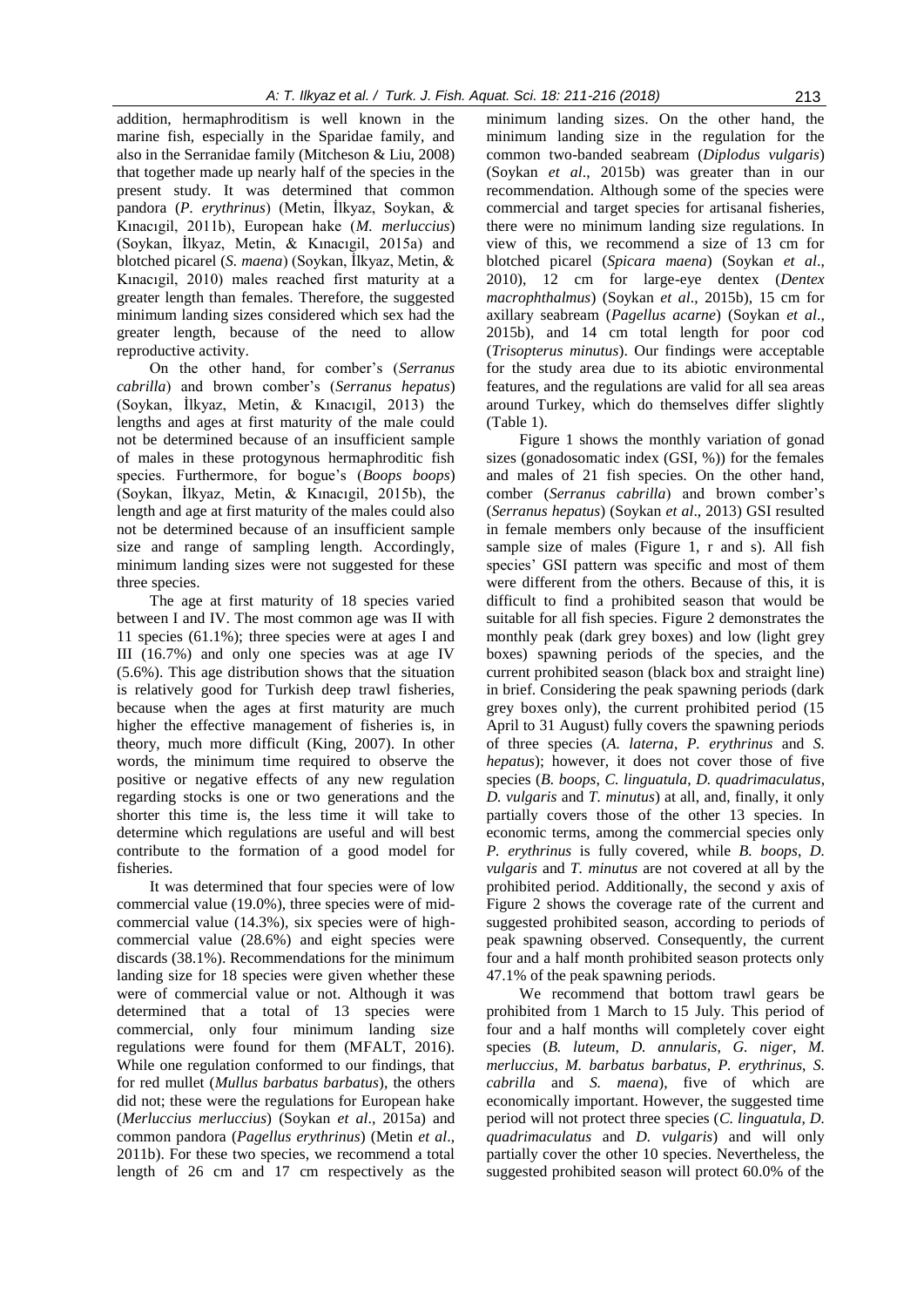214 *A: T. Ilkyaz et al. / Turk. J. Fish. Aquat. Sci. 18: 211-216 (2018)*

| Name of Species                         | $\boldsymbol{n}$ | <b>SLR</b>   | $L \pm SE$                                | F(A)                  | M(A)                     |     | SL MLS | E           | Referance            |
|-----------------------------------------|------------------|--------------|-------------------------------------------|-----------------------|--------------------------|-----|--------|-------------|----------------------|
| Arnoglossus laterna                     |                  |              |                                           |                       |                          |     |        |             |                      |
| Mediterranean scaldfish                 | 2,469            | 4.4-19.8     | $9.41 \pm 0.05$                           |                       | $11.88(2)$ $11.41(2)$    | -12 |        | $\mathbf N$ | İlkyaz et al., 2017  |
| Arnoglossus thori<br>Thor's scaldfish   | 422              | 4.4-12.5     | $8.67 \pm 0.06$                           | 8.81(2)               | 8.64(2)                  | 9   |        | N           | Current study        |
| Blennius ocellaris                      | 279              |              |                                           |                       |                          |     |        |             |                      |
| Butterfly blenny                        |                  | 5.5-16.5     | $9.73 \pm 0.13$                           | 10.02(3)              | 9.25(2)                  | 10  |        | N           | Current study        |
| <b>Boops</b> boops                      | 421              |              | 11.0-23.8 15.46±0.10                      | 12.96(1)              |                          |     |        | M           | Soykan et al., 2015b |
| Bogue<br>Buglossidium luteum            |                  |              |                                           |                       |                          |     |        |             |                      |
| Solenette                               | 1,211            | 5.8-11.6     | $8.54 \pm 0.02$                           | 8.12(2)               | 7.89(2)                  | 8   |        | N           | İlkyaz et al., 2010a |
| Cepola macrophthalma                    | 1,889            | $6.3 - 51.6$ | 28.78±0.19                                |                       | 31.07(3) 34.69(3) 35     |     |        | $\mathbf N$ | Current study        |
| Red bandfish                            |                  |              |                                           |                       |                          |     |        |             |                      |
| Citharus linguatula<br>Spotted flounder | 2,345            | 4.9-26.5     | 13.43±0.08                                | 11.98(2)              | 12.89(2)                 | 13  |        | L           | Current study        |
| Deltentosteus quadrimaculatus           |                  |              |                                           |                       |                          |     |        |             |                      |
| Four-spotted goby                       | 1,696            | $3.1 - 9.2$  | $7.08 \pm 0.02$                           | 6.15(2)               | 6.38(2)                  | 6   |        | $\mathbf N$ | Metin et al., 2011a  |
| Dentex macrophthalmus                   | 716              | 3.9-21.3     | $9.63 \pm 0.12$                           |                       | $10.83(1)$ $11.77(1)$ 12 |     |        | Η           | Soykan et al., 2015b |
| Large-eye dentex                        |                  |              |                                           |                       |                          |     |        |             |                      |
| Diplodus annularis<br>Annular seabream  | 2,393            | $7.7 - 18.3$ | $11.48 \pm 0.03$ $10.02(2)$ $10.53(2)$ 11 |                       |                          |     |        | L           | Current study        |
| Diplodus vulgaris                       |                  |              |                                           |                       |                          |     |        |             |                      |
| Common two-banded seabream              | 709              | $7.5 - 19.0$ | 12.40±0.07 12.87(1) 13.37(1) 14           |                       |                          |     | 18     | М           | Soykan et al., 2015b |
| Gobius niger                            | 1,065            | 3.8-16.3     | $11.50\pm0.06$ $11.42(3)$ $11.09(3)$ 11   |                       |                          |     |        | N           | Current study        |
| Black goby                              |                  |              |                                           |                       |                          |     |        |             |                      |
| Lepidotrigla cavillone                  | 2,342            | $3.4 - 15.2$ | $9.71 \pm 0.05$                           |                       | $10.55(2)$ $10.55(2)$ 11 |     |        | L           | İlkyaz et al., 2010b |
| Large-scaled gurnard                    |                  |              |                                           |                       |                          |     |        |             |                      |
| Merluccius merluccius<br>European hake  | 2,108            | 5.2-45.5     | 23.77±0.17 21.49(1) 25.65(2) 26           |                       |                          |     | 20     | H           | Soykan et al., 2015a |
| Mullus barbatus barbatus                |                  |              |                                           |                       |                          |     |        |             |                      |
| Red mullet                              | 2,691            | 5.1-28.2     | $12.83 \pm 0.05$ $12.33(2)$ $11.56(2)$    |                       |                          | -13 | 13     | H           | Current study        |
| Pagellus acarne                         | 842              | $8.5 - 20.2$ | 13.52±0.05 14.45(2) 13.91(2) 15           |                       |                          |     |        | Η           | Soykan et al., 2015b |
| Axillary seabream                       |                  |              |                                           |                       |                          |     |        |             |                      |
| Pagellus erythrinus                     | 1,428            | 4.1-26.9     | $13.59\pm0.10$ $11.45(2)$ $16.49(4)$      |                       |                          | -17 | 15     | H           | Metin et al., 2011b  |
| Common pandora<br>Serranus cabrilla     |                  |              |                                           |                       |                          |     |        |             |                      |
| Comber                                  | 1,780            | $6.9 - 24.5$ | $15.05 \pm 0.07$                          | 9.86(1)               |                          |     |        | L           | Current study        |
| Serranus hepatus                        |                  |              |                                           |                       |                          |     |        |             |                      |
| Brown comber                            | 2,410            | 3.9-12.3     | $8.68 \pm 0.02$                           | 7.76(3)               |                          |     |        | ${\bf N}$   | Soykan et al., 2013  |
| Spicara maena                           | 2,457            | $7.5 - 20.0$ | $13.02 \pm 0.04$                          | $11.51(2)$ $13.12(2)$ |                          | -13 |        | M           | Soykan et al., 2010  |
| <b>Blotched</b> picarel                 |                  |              |                                           |                       |                          |     |        |             |                      |
| Trisopterus minutus                     | 1,480            | $5.7 - 20.5$ | 13.04±0.06 13.28(1) 12.60(1) 14           |                       |                          |     |        | H           | Current study        |
| Poor cod                                |                  |              |                                           |                       |                          |     |        |             |                      |

**Table 1.** First maturity length and age of 21 fish species from the central Aegean Sea

Species listed in alphabetical order. Scientific and common names are based on FishBase (Froese and Pauly, 2017) and FAO (Fischer *et al*., 1987). *n*: Total sample size (all sexes combined). SLR: Sampling length range (cm). *L*SE: Arithmetical mean of length and its standard error (TL, cm). F(A) and M(A): First maturity length (TL, cm) and age of female and male. SL: Suggested minimum landing size (TL, cm). MLS: Current legal minimum landing size (MFALT, 2016). EI: Economic importance of the species [N: Non-commercial (discard), L: Low commercial, M: Mid-commercial, H: High commercial].

peak spawning periods which will be 27.4% more than the current arrangement. The percentage of protection given could be increased by extending the prohibited length of time. However, doing this might cause socio-economic problems. Moreover, the recommended prohibited season only takes into account the spawning periods of the 21 fish species in the study area. Recruitment is a complex process and is affected by many factors, however our recommendation considers only one part of this. As a result, other parameters that have an effect on reproduction, such as spawning migrations or environmental factors, have not been considered.

The current study reports on the spawning season, lengths and ages at first maturity of various species, factors that are absolutely essential for fisheries' management. Consequently, this study serves as baseline data on 21 fish species in the central Aegean Sea and should be helpful for the successful management of fisheries in the future.

## **Acknowledgements**

The present study was carried out with financial support from The Scientific and Technological Research Council of Turkey (TÜBİTAK project no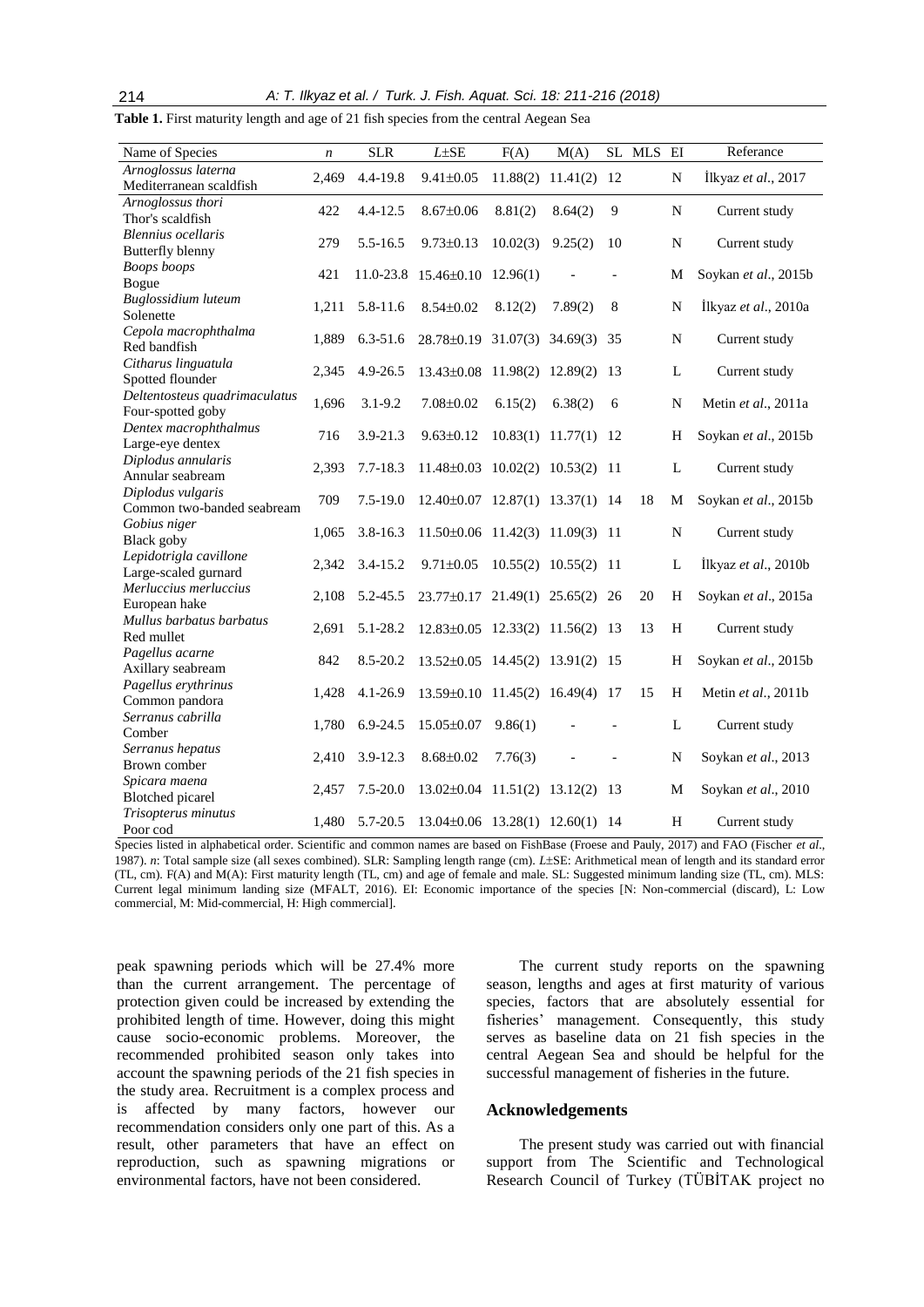

**Figure 1.** Gonadosomatic index (GSI, %) of 21 fish species from the central Aegean Sea. (a: *Arnoglossus laterna* (İlkyaz *et al*., 2017), b: *Arnoglossus thori*, c: *Blennius ocellaris*, d: *Boops boops* (Soykan *et al*., 2015b), e: *Buglossidium luteum* (İlkyaz *et al*., 2010a), f: *Cepola macrophthalma*, g: *Citharus linguatula*, h: *Deltentosteus quadrimaculatus* (Metin *et al*., 2011a), i: *Dentex macrophthalmus* (Soykan *et al*., 2015b), j: *Diplodus annularis*, k: *Diplodus vulgaris* (Soykan *et al*., 2015b), l: *Gobius niger*, m: *Lepidotrigla cavillone* (İlkyaz *et al*., 2010b), n: *Merluccius merluccius* (Soykan *et al*., 2015a), o: *Mullus barbatus barbatus*, p: *Pagellus acarne* (Soykan *et al*., 2015b), q: *Pagellus erythrinus* (Metin *et al*., 2011b), r: *Serranus cabrilla*, s: *Serranus hepatus* (Soykan *et al*., 2013), t: *Spicara maena* (Soykan *et al*., 2010) and u: *Trisopterus minutus*. |: Female. ¦: Male.).



Figure 2. Diagram of spawning, prohibited and suggested prohibited season for 21 fish species from the central Aegean Sea. (Second y axis is observed peak spawning season coverage of current and suggested prohibited season (%). <sup>1</sup>: This study's' findings. : Low spawning observed. : High spawning observed.  $\blacksquare$  and  $\vert$ : Prohibited season for bottom trawl fisheries.  $\blacksquare$  and  $\vdots$  Suggested prohibit season for bottom trawl fisheries.).